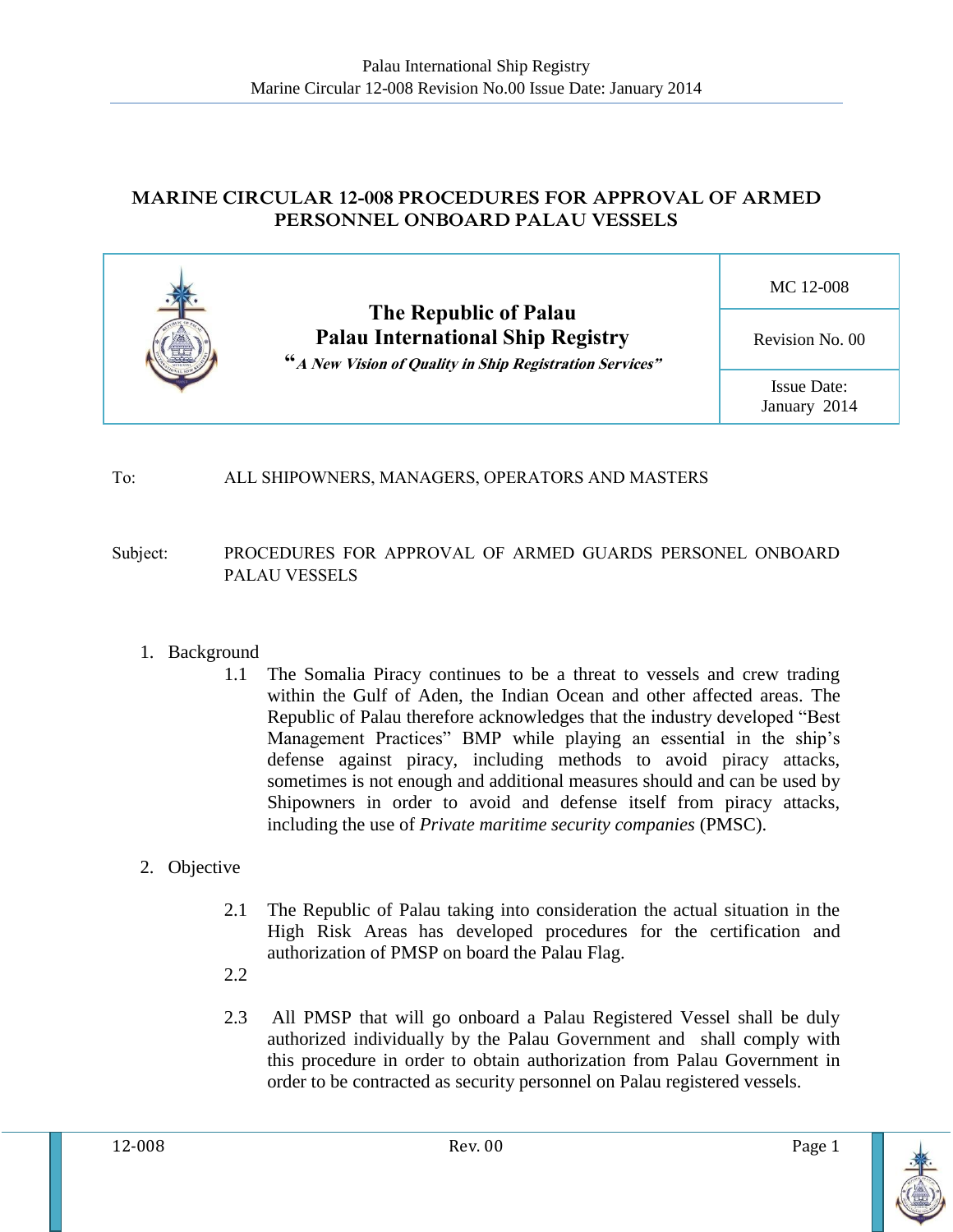- 2.4 This Circular provides PMSP with the requirements, conditions and procedures for obtaining authorization from the Government of Palau to carry fire arms onboard Palau registered vessels.
- 3. Definitions

"*High Risk Areas (HRA)":* areas of the ocean where acts of terrorism, piracy or armed robbery have taken place. An area defined as High Risk may change periodically or over time due to changes in weather, tactics and areas of operation of the perpetrators. Therefore, it is imperative that owners, operators and Masters assess areas of risk based on the latest available information from the Maritime Security Centre Horn of Africa (MSCHOA), the NATO Shipping Centre (NSC) and the International Maritime Bureau (IMB). Vessels also must be prepared to alter course at short notice to avoid pirate activity when information is provided by NAV Warnings and/or naval/military forces.

*Private maritime security personnel (PMSP):* Private contractors employed by a Private Maritime Security Company to provide security personnel, both armed and unarmed, on board for protection against piracy.

"*Private maritime security companies*" - Private Security Companies contracted to provide security personnel, both armed and unarmed, on board for protection against piracy.

- 4. Criteria for the Certification of PMSP
	- 4.1 All PMSP individuals seeking certification from the Palau Government should submit to Palau International Ship Registry the following information:
		- 4.1.1 Application for Authorization of Individuals to Carry Arms onboard Palau registered vessels.
		- 4.1.2 Legalized attestation from PMSC confirming employment of the individual.
		- 4.1.3 CV of the Individual
		- 4.1.4 Qualifications, Courses and Training Records of the Individual
		- 4.1.5 Copy of the Passport or Official Traveling Document
	- 4.2 Confirming to all of the above requirements, the following should also be submitted to Palau International Ship Registry